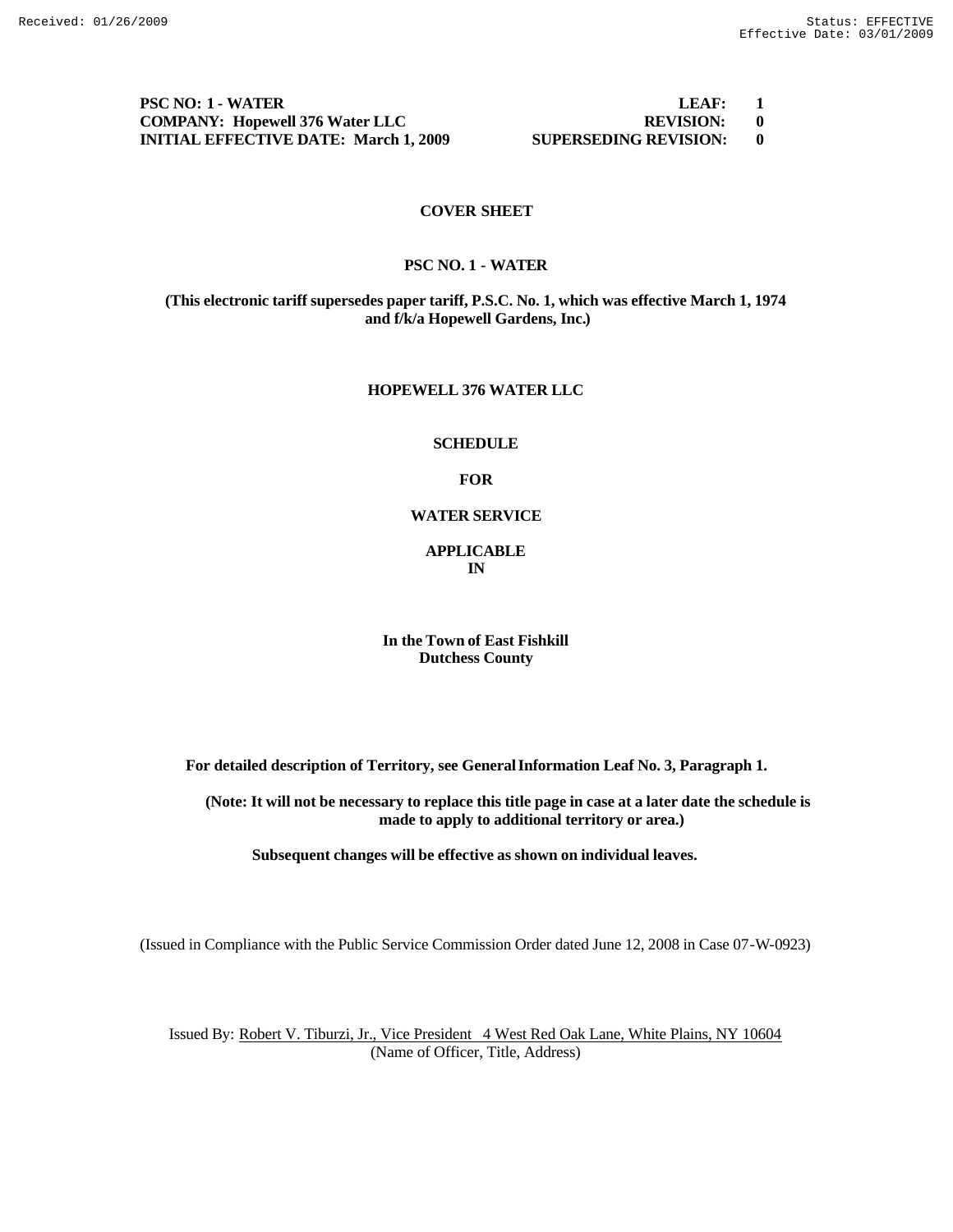| PSC NO: 1 - WATER                            | LEAF:                        | $\overline{\mathbf{2}}$ |
|----------------------------------------------|------------------------------|-------------------------|
| <b>COMPANY: Hopewell 376 Water LLC</b>       | REVISION: 0                  |                         |
| <b>INITIAL EFFECTIVE DATE: March 1, 2009</b> | <b>SUPERSEDING REVISION:</b> |                         |

# **TABLE OF CONTENTS**

|     | <b>GENERAL INFORMATION</b>                                                   | <b>LEAF NO.</b>          |
|-----|------------------------------------------------------------------------------|--------------------------|
| 1.  | Territory                                                                    | 3                        |
| 2.  | Application for Water Service                                                | 3                        |
| 3.  | Deposits - Security                                                          | 3                        |
| 4.  | Deposits - Interest                                                          | 4                        |
| 5.  | Deposits - Return                                                            | $\overline{\mathcal{L}}$ |
| 6.  | Deposits - Other                                                             | $\overline{4}$           |
| 7.  | <b>General Rules</b>                                                         | $5 - 6$                  |
| 8.  | Metered Service                                                              | $6 - 7$                  |
| 9.  | <b>Unmetered Service</b>                                                     | 7                        |
| 10. | <b>Extension of Mains</b>                                                    | 7                        |
| 11. | Discontinuance of Service - Non-payment                                      | $7 - 8$                  |
| 12. | Discontinuance of Service - Other                                            | $8 - 9$                  |
| 13. | Discontinuance of Residential Service - Special Procedures                   | 9                        |
| 14. | <b>Deferred Payment Agreements</b>                                           | 9                        |
| 15. | <b>Complaint Handling Procedures</b>                                         | 10                       |
| 16. | <b>Restoration of Service</b>                                                | $10 - 11$                |
| 17. | <b>Interest on Customer Overpayments</b>                                     | 11                       |
| 18. | Regulation                                                                   | 11                       |
|     | <b>RATES</b><br>Service Classification No. 1<br>Service Classification No. 2 | 12<br>13                 |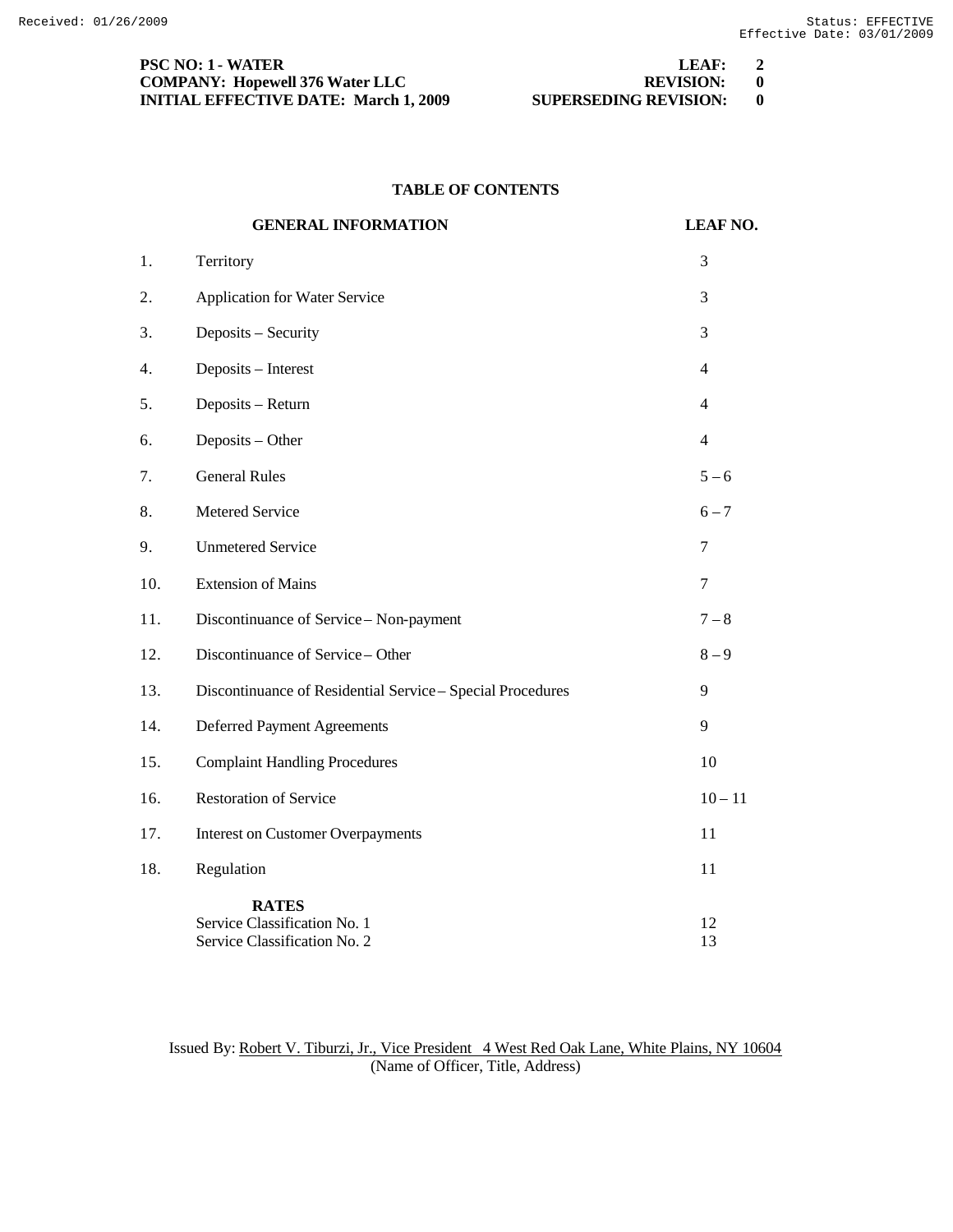# **PSC NO: 1 - WATER LEAF: 3 COMPANY:** Hopewell 376 Water LLC **REVISION: 0 INITIAL EFFECTIVE DATE: March 1, 2009 SUPERSEDING REVISION: 0**

## **GENERAL INFORMATION**

1. Territory (County, Town Development, Streets, etc.)

Town of East Fishkill Dutchess County

- 2. Application for Water Service
	- A. Written application for service may be required.
	- B. A separate application may be required for each premises.
	- C. Premises may be subject to inspection by the company.
	- D. Applications need not be accepted from customers with charges due on any water accounts with the company. The company must accept an application if the customer enters into a deferred payment agreement.
	- E. Service pipe installations are subject to company approval.
- 3. Deposits Security
	- A. As a condition of receiving service, the company may require a deposit from customers that are delinquent (having a bill remaining unpaid 23 days from the date mailed), seasonal, short term or temporary or who have had service terminated for non-payment during the preceding 6 months. In addition, a deposit may also be required from a non-residential customer whose credit has not been established with the company. A delinquent customer shall be provided with a written notice 20 days before the deposit is assessed which states that failure to make timely payments will permit the company to require a deposit from such customer.
	- B. Deposits from applicants and customers may not exceed two times the estimated average monthly bill for a calendar year, except in the case of customers whose usage varies widely where deposits may not exceed twice the average monthly bill for the peak season.
	- C. The company shall perform an annual review of the billing history of every customer who has a deposit with the company to assure that a deposit is still required under (3A) above and that the amount of the deposit conforms with (3B) above. The company reserves the right to review the deposit at any time. If a review shows that the deposit held falls short of the amount the company may require by 25 percent or more, the company may require the payment of an additional amount. If a review shows that the deposit held exceeds the amount required by 25 percent or more, the company shall refund the excess to the customer. The customer may request a downward revision of the deposit.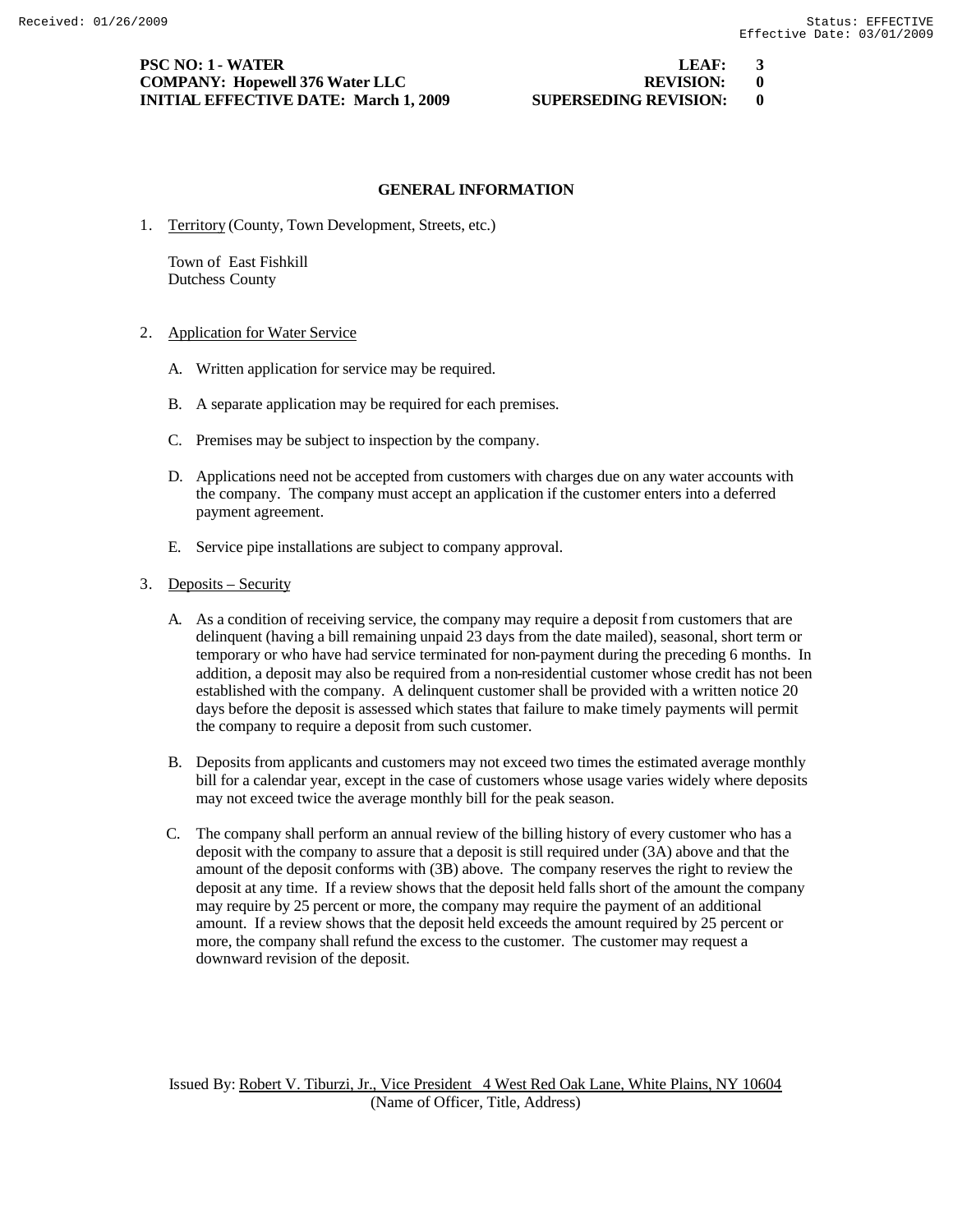# **PSC NO: 1 - WATER LEAF: 4 COMPANY: Hopewell 376 Water LLC REVISION: 0 INITIAL EFFECTIVE DATE: March 1, 2009 SUPERSEDING REVISION: 0**

# **GENERAL INFORMATION**

4. Deposits – Interest

Every deposit shall earn simple interest at the rate per annum prescribed by the Public Service Commission. The interest must be paid to customers when the deposit is returned. If the deposit has been held for 12 consecutive months or more, the interest must be credited to the customer no later than the first bill rendered after the next succeeding first day of October and at the end of each succeeding 12 month period.

## 5. Deposits – Return

- A. The company shall return to a customer a deposit or portion of a deposit and all interest thereon no more than 30 days after:
	- (1) the day the account is closed and all bills are paid; or
	- (2) the date of the first bill for service rendered after a 12 month period during which time the customer was not delinquent, provided there is no other basis for the company to request a deposit; or
	- (3) a review of the deposit shows that a reduction of the deposit is warranted.
- B. A deposit or portion of a deposit plus interest thereon that is subject to return may be credited to the customer's account in the amount of any outstanding charges. If any balance remains, a refund check shall be issued.
- 6. Deposits Other
	- A. In the event that the applicant desires service for a trailer or other non-permanent structure, he shall deposit with the company all costs of the connection of such service. Said deposit shall bear simple interest as required above and shall be refunded at the end of 10 years, or sooner in the event that a permanent structure for such service connection is completed.
	- B. The company may also require deposits from customers to guarantee future payments as set forth in lawn sprinkler, main extension, or other forms of contracts which are in a form approved by the Public Service Commission. The interest rates for these deposits will be the same as the interest rates for security deposits and such interest will be credited to the customer as prescribed by Commission rules.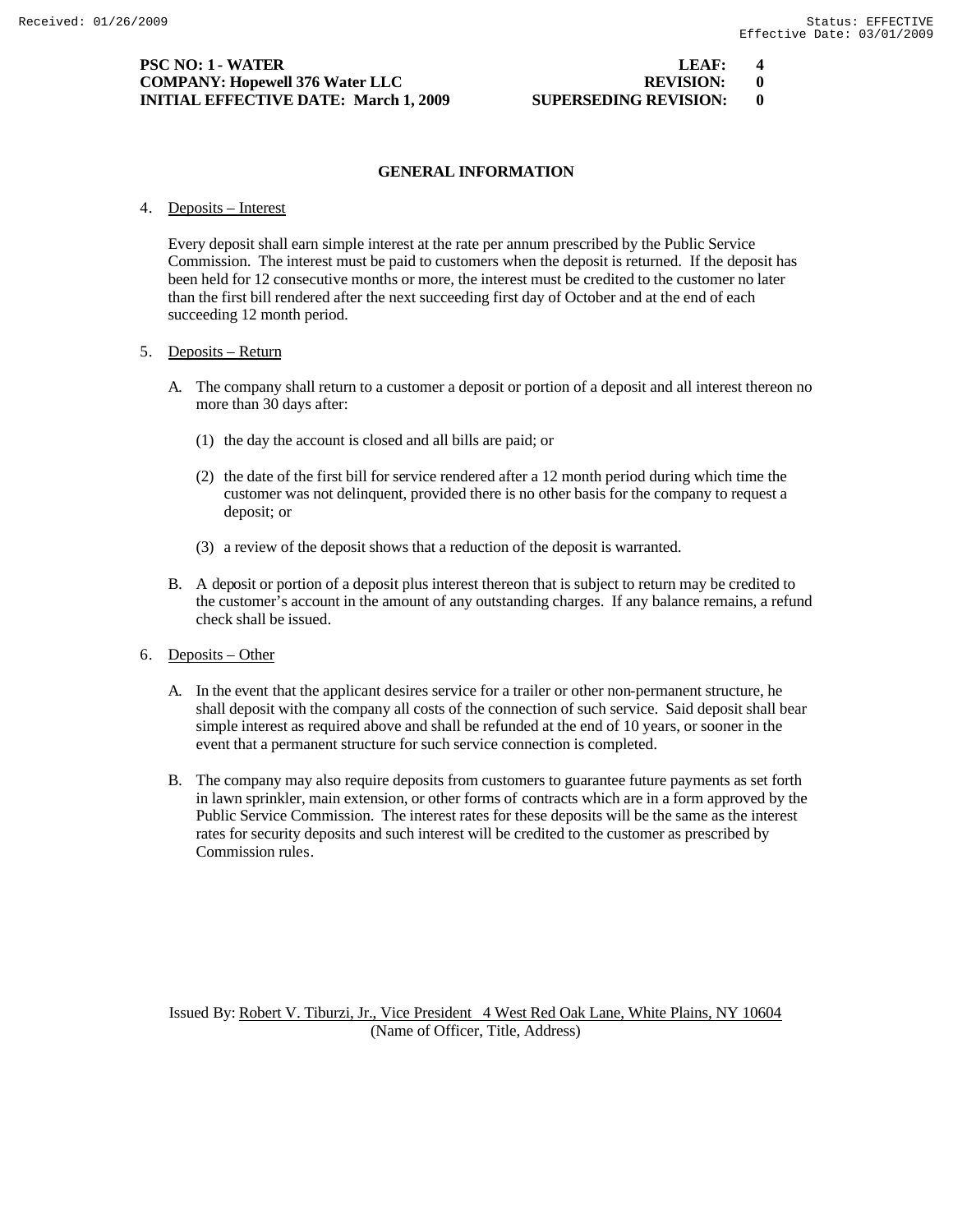# **PSC NO: 1 - WATER LEAF: 5 COMPANY: Hopewell 376 Water LLC REVISION: 0 INITIAL EFFECTIVE DATE: March 1, 2009 SUPERSEDING REVISION: 0**

# **GENERAL INFORMATION**

- 7. General Rules
	- A. Customers must provide 10 days' written notice prior to the date on which termination of service is requested or prior to a change of occupancy, until which date the customer will be responsible for payment of service.
	- B. Fire hydrants shall not be used without the written permission of the company or unless in conformance with filed fire protection tariff provisions.
	- C. The company will not be liable for damage resulting from the presence of its facilities, supply, or use of water service, except damage resulting from gross negligence of the company.
	- D. The company may shut off water in its mains to make repairs and extensions. Where possible, proper advance notice will be made to customers affected.
	- E. The use of water for sprinkling, swimming pools, or other less essential uses may be restricted or prohibited where such use may unreasonably reduce the adequacy of service for other domestic purposes.
	- F. There must be a separate service for each premises.
	- G. Installation of service pipes and mains will not normally be made when the ground is frozen.
	- H. The customer is responsible for service pipes and plumbing within the property line. Any plumbing work done on the customer's service pipe is subject to approval by the company. No underground work shall be covered up until it has been inspected and approved by the company.
	- I. All leaks on customer premises or the customer portion of the service pipe must be repaired as soon as possible.
	- J. All mains, services (up to the property line) and other water system facilities will be maintained and replaced by the company.
	- K. The company will supply water in the distribution system at pressures between 20 and 100 pounds per square inch (psi) and will strive, where practicable, to maintain a normal working pressure of 60 psi with a minimum of 35 psi. If the company makes changes to its system which cause the pressure to increase to over 100 psi to existing customers, the company will be responsible for the first installation of the necessary equipment in the customer's premises. From that point on the equipment will be considered part of the customer's internal plumbing and the customer will be responsible for its maintenance or replacement. If a water pressure reducing valve, in the customer's or applicant's opinion, is necessary or desired to safeguard the plumbing, it is the customer's or applicant's responsibility to purchase, install and maintain this equipment. Where a pressure reducing valve is used it is also advisable to install a suitable pressure relief valve. All installations will comply with the local building codes and standards and are considered a part of the customer's internal plumbing.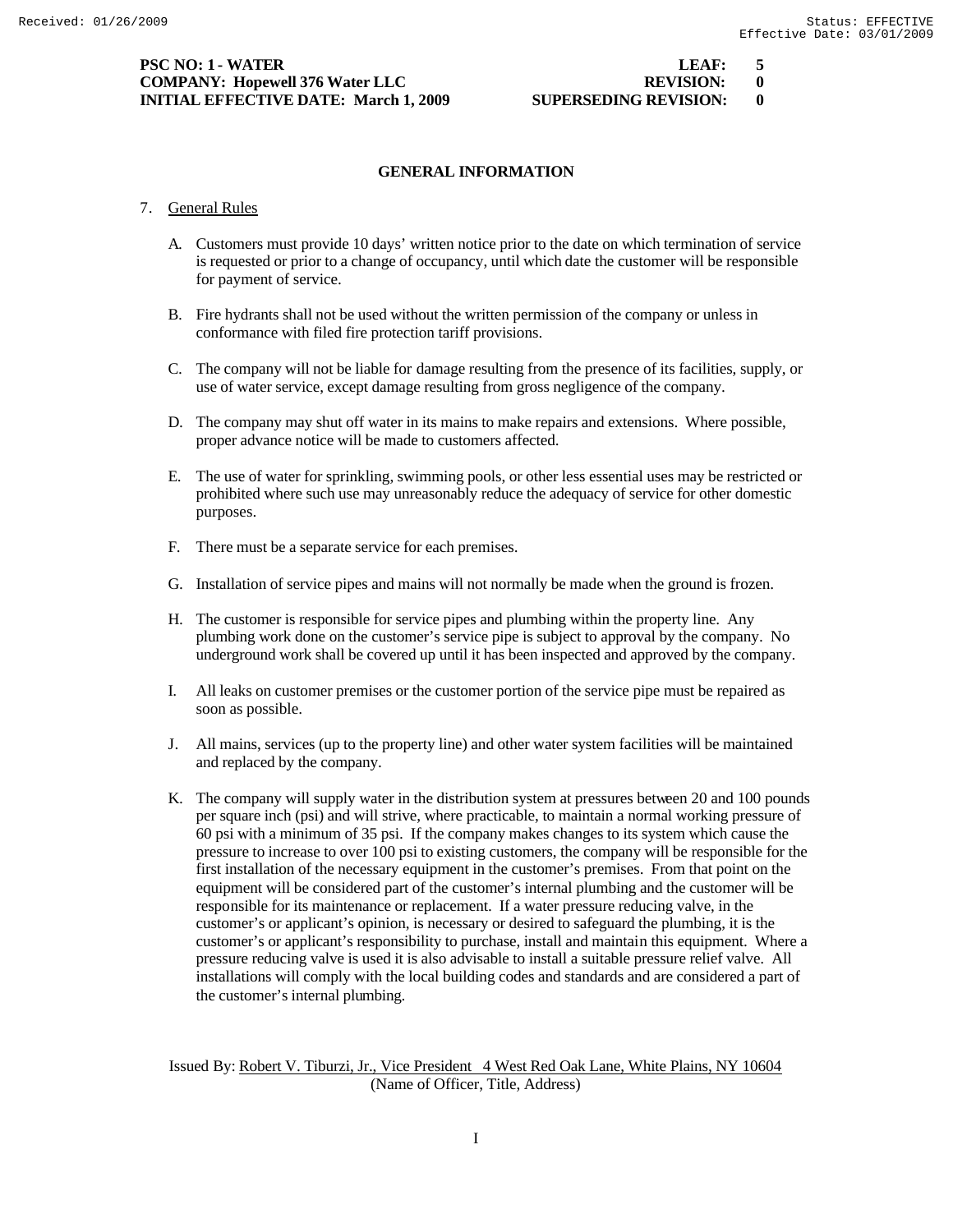# **PSC NO: 1 - WATER LEAF: 6 COMPANY: Hopewell 376 Water LLC REVISION: 0 INITIAL EFFECTIVE DATE: March 1, 2009 SUPERSEDING REVISION: 0**

# **GENERAL INFORMATION**

- L. Where an applicant is seeking service at an elevation or gradient which could not otherwise be adequately serviced by existing plant, the company will require that the applicant bear the additional cost of providing such extraordinary service, or in the alternative, require the applicant to purchase, install and maintain the necessary special equipment, such as a hydro-pneumatic system, needed to serve the premises. The installation of a hydro-pneumatic system as part of the customer's internal plumbing may be subject to approval of the Health Department and should comply with local building codes and standards.
- M. Cross connections to water sources other than the company's or with other facilities are strictly prohibited. Customers must, at their expense, install and maintain such backflow prevention devices as may be required by the company in accordance with good water works practice or applicable laws or regulations.
- N. Customers must permit company representatives to enter their premises on reasonable request for purposes relating to the operation and maintenance of the company's system, including inspection of the customer's and the company's facilities, installation, reading, testing, replacement and removal of meters, and terminating and restoring service.
- O. No person shall maliciously, willfully or negligently break, damage, destroy, uncover, deface, block access to or tamper with any pipe, valve, meter, structure, appurtenance or equipment which is a part of the water works system.
- 8. Metered Service (if applicable and provided for in Service Class No. \_\_\_ or Nos. \_\_\_)
	- A. A meter of a type approved by the Commission is required for each premises.
	- B. The company will furnish, install, and maintain the meter. Unless the meter register is set at zero, the company shall attach a tag with the date and meter dial reading at the time of installation.
	- C. The customer will provide a location for the meter acceptable to the company and will be responsible for the cost of repairing damage resulting from human interference, frost, backflow of hot water, or other such causes.
	- D. Where the company agrees it is necessary to set a meter outside the building, it shall be installed at the expense of the customer in a pit acceptable to the company which is both water-tight and frostproof. The cover of the pit shall be fastened with a convenient locking device. Where the distance from the property line to the front wall of the building is greater than 75 feet, the company may require that the meter be set in a pit at or near the property line. If the pit is to be installed on property not owned or controlled by the customer, written consent of the owner of the property shall be obtained prior to the installation.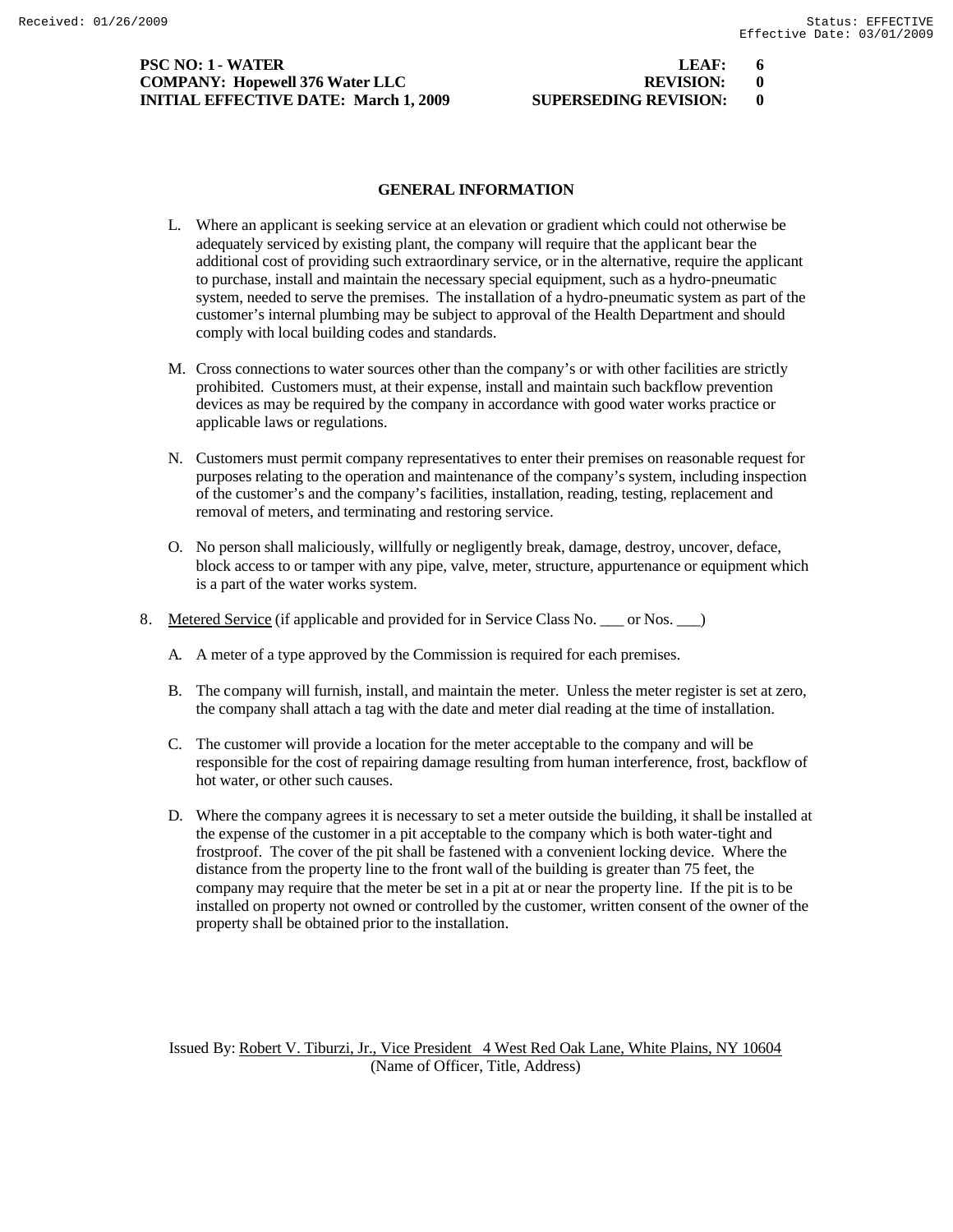# **PSC NO: 1 - WATER LEAF: 7 COMPANY:** Hopewell 376 Water LLC **REVISION:** 0 **INITIAL EFFECTIVE DATE: March 1, 2009 SUPERSEDING REVISION: 0**

# **GENERAL INFORMATION**

- E. The company reserves the right to remove, test, and replace the meter.
- F. The company shall afford the customer an opportunity to verify the final reading of any water meter removed from the premises and obtain the customer's signature on a meter removal card which shows the date removed and the reading.
- G. Meters will be tested in conformance with rules of the Public Service Commission. In the case of a disputed account involving the accuracy of the meter, the company will have the meter tested upon the request of the customer. Should the customer request to have a second meter test within 1 year, the customer will be responsible for the actual cost incurred to have the meter tested including the cost to remove the meter, payable in advance to the company. This fee will be refunded if the meter's final weighted average is found to register in excess of 100 percent. Adjustments in bills for over-registration of the meter will be made in accordance with the current rules of the Public Service Commission.
- H. Bills will show meter readings and the dates read.
- I. Bills will be reasonably estimated where a meter has been inaccessible and will be so indicated on the bill.
- J. Where a meter has ceased to register or its percentage of accuracy cannot be determined, an estimated bill for the current period may be rendered. For all other periods the bill shall be the minimum applicable charge.
- 9. Unmetered Service (if applicable and provided for in Service Class No. \_\_\_ or Nos. \_\_\_)

All applicable provisions of this tariff shall apply.

10. Extension of Mains

Mains will be extended in conformance with Commission Rules and Regulations found in 16 NYCRR, Part 501.

11. Discontinuance of Service – Non –Payment

Service may be discontinued under the following provisions: for non-payment of any amount due for water supplied, for failure to make any payment due under a deferred payment agreement or for meter repairs (see Section 8C), for failure to post a required deposit or for failure to pay any fee or charge accruing under the contract or tariff.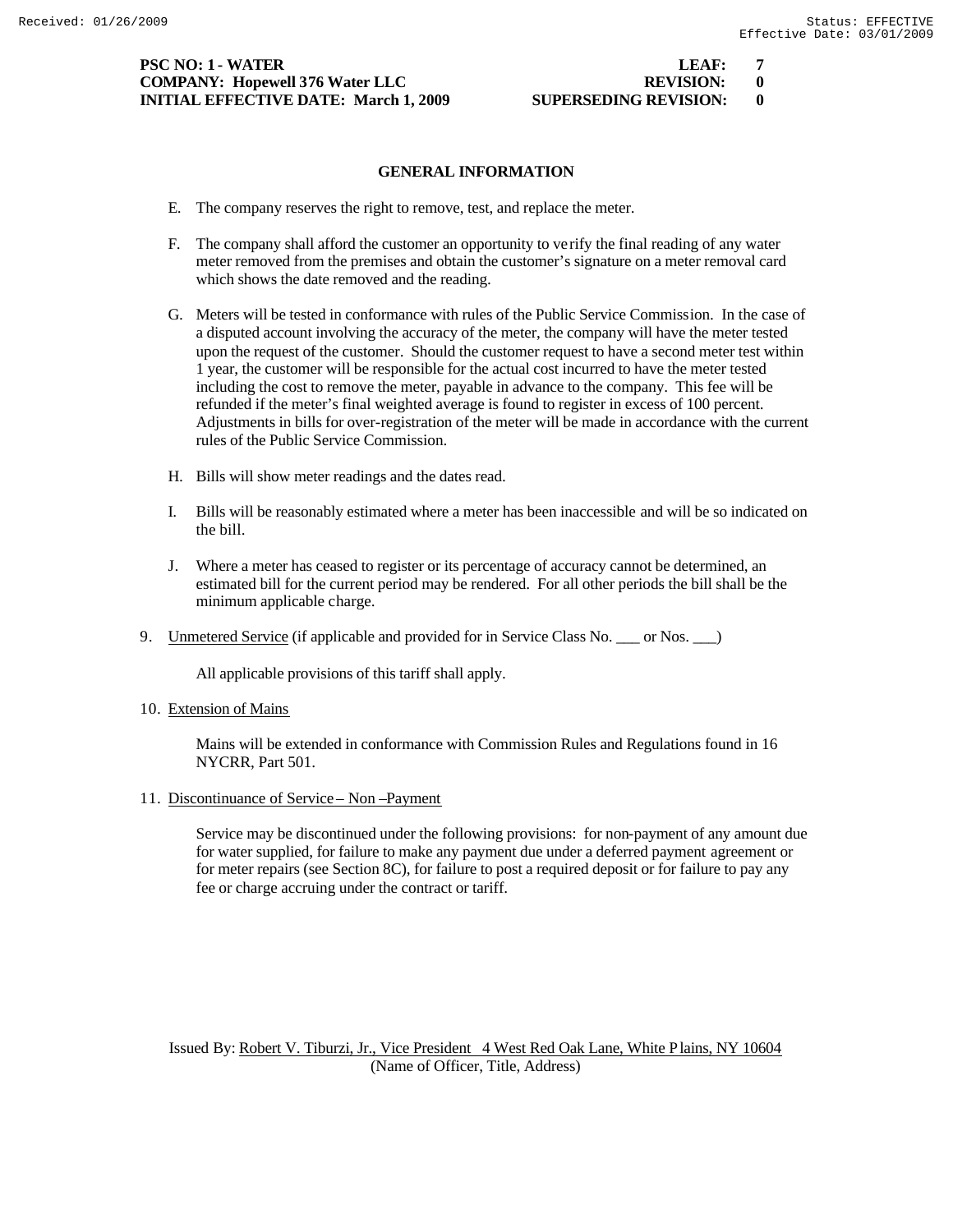# **PSC NO: 1 - WATER LEAF: 8 COMPANY: Hopewell 376 Water LLC INITIAL EFFECTIVE DATE: March 1, 2009 SU**

| LEAF:                |  |
|----------------------|--|
| <b>REVISION:</b>     |  |
| UPERSEDING REVISION: |  |

# **GENERAL INFORMATION**

- A. A bill not paid within 23 days of mailing is considered delinquent, and the company may discontinue service after complying with 16 NYCRR, Part 533 which requires: (1) 15 days written notice if served personally, or (2) 15 days after a registered letter containing such notice has been signed or refused, or (3) 18 days after mailing written notice in a post-paid wrapper. Service will not be re-established until payment of all proper arrears, charges and deposits is made or a deferred payment agreement is entered into. Receipt of a subsequently dishonored negotiable instrument in response to a notice of discontinuance shall not constitute payment of the customer's account and the company shall not be required to issue additional notice prior to discontinuance. There will be a charge for processing all returned checks equal to the bank charge plus a handling fee of \$5.00 (not to exceed the maximum allowed by Section 5-328 of General Obligations Law).
- B. The company will not discontinue service to residential premises for non-payment of bills on a Friday, Saturday, Sunday, public holiday (as defined in General Construction Law), or on a day on which the utility's main office is closed. Discontinuance can only take place from Monday to Thursday between the hours of 8 a.m. and 4 p.m.
- C. The company will not discontinue service for non-payment of bills to any person or entity receiving public assistance if the payment for such service is to be paid directly by the Department of Social Services or by the local Social Services representatives.

#### 12. Discontinuance of Service – Other

- A. Service rendered under any application, contract or agreement may be discontinued by the company after reasonable notice for any of the following reasons:
	- (1) For willful or indifferent waste of water due to any cause or for non-authorized use of water.
	- (2) For failure to protect from damage the meter and connection, or for failure to protect and maintain the service pipe or fixtures on the property of the customer in a condition satisfactory to the company.
	- (3) For tampering with any meter, connections, service pipe, curb cock, seal or any other appliance of the company controlling or regulating the customer's water supply.
	- (4) For failure to provide the company's employees reasonable access to the premises supplied, or for obstructing the way of ingress to the meter or any other appliances controlling or regulating the customer's water supply.
	- (5) In case of vacancy of the premises.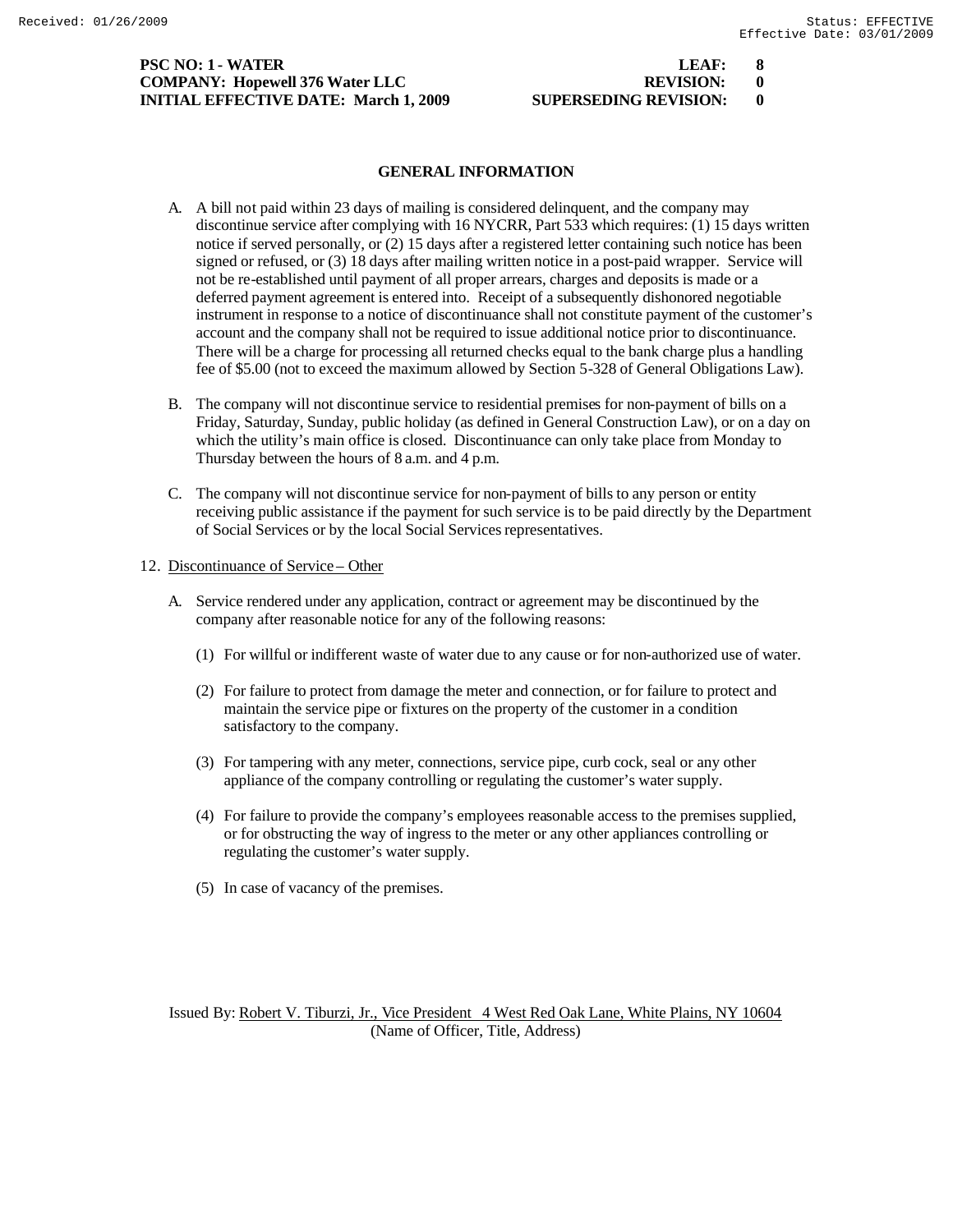# **PSC NO: 1 - WATER LEAF: 9 COMPANY: Hopewell 376 Water LLC REVISION: 0 INITIAL EFFECTIVE DATE: March 1, 2009 SUPERSEDING REVISION: 0**

## **GENERAL INFORMATION**

- (6) For cross connections.
- (7) For submetering or reselling water.
- (8) For non-compliance with water usage restrictions.
- (9) For violation of any rule or regulation of the company as filed with the Public Service Commission, provided such violation affects the reliability or integrity of the water system.
- B. Written notice of discontinuance of service shall contain the information required by 16 NYCRR Section 533.3 and will be given except in those instances where a public health hazard exists.
- C. The company may, at any time, temporarily discontinue water service in case of accident, or for the purpose of making connections, alterations, repairs, changes, etc.
- D. Except as stated in the preceding paragraph, or in the case of a violation that threatens the integrity of the water system, the company shall not discontinue service to any customer on a Friday, Saturday, Sunday, Public Holiday or on a day when the company is not open for business. Public Holiday shall refer to those holidays defined in the General Construction Law.

#### 13. Discontinuance of Residential Service – Special Procedures

If termination of service would result in serious impairment to health and safety, the company must delay the termination of service or, if service has already been terminated, must restore service, for thirty days under the following conditions.

- A. all occupants are either blind, disabled, 62 years of age or older or 18 years of age or under;
- B. a medical emergency exists; or
- C. if heating would be affected between November 1 and April 1.

It is the customer's responsibility to notify the company that such conditions exist and to provide any required documentation. The company may require that the customer make appropriate arrangements to pay any arrears as well as pay current bills.

#### 14. Deferred Payment Agreements

In addition to those circumstances in Section 13, the company will consider granting customers reasonable payment terms in cases where a customer is threatened with termination of service, or where the company has issued a backbill to a customer. Any such agreement may require the customer to make a reasonable down payment, and to pay bills when issued.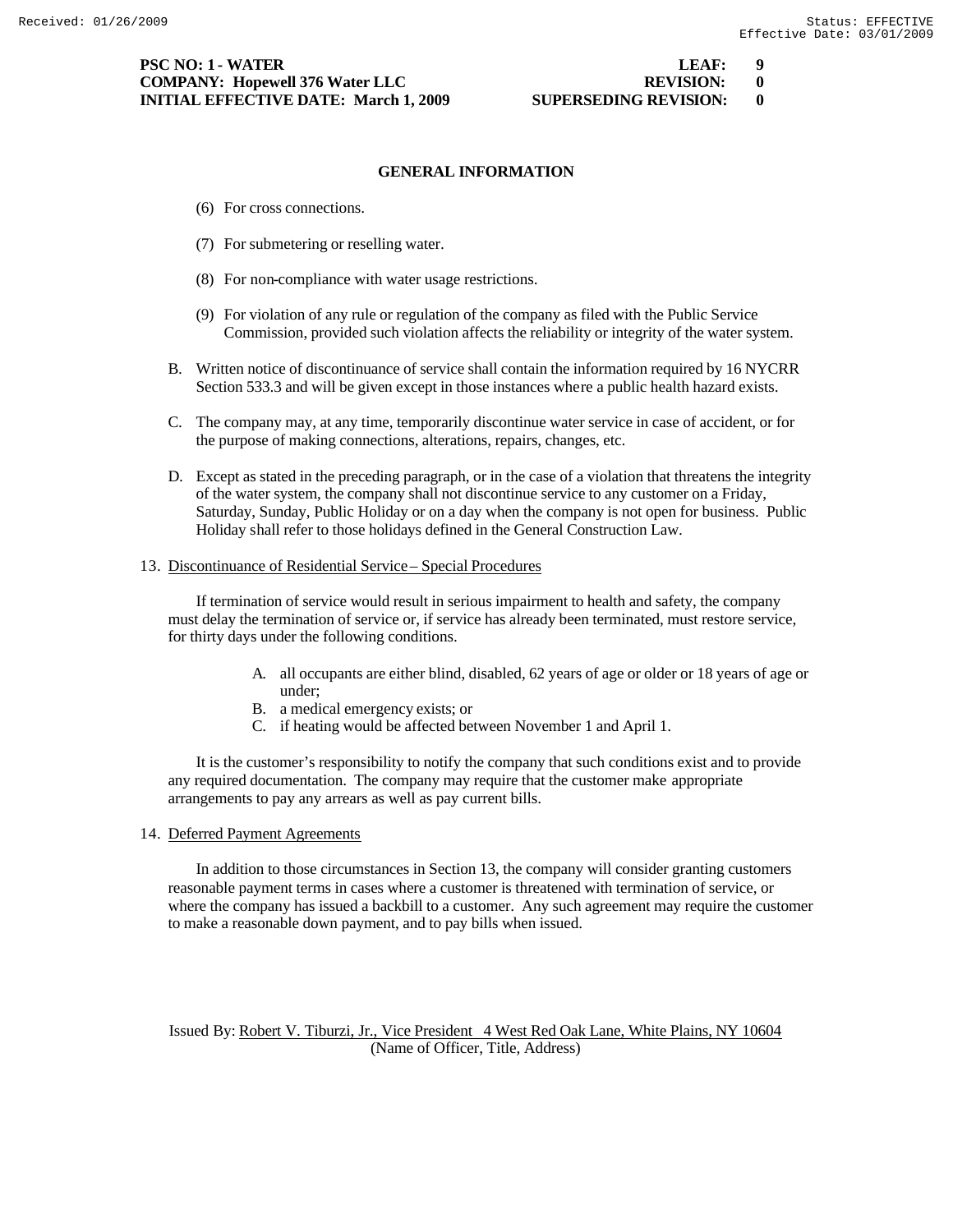## **PSC NO: 1 - WATER LEAF: 10 COMPANY: Hopewell 376 Water LLC REVISION: 0 INITIAL EFFECTIVE DATE: March 1, 2009 SUPERSEDING REVISION: 0**

# **GENERAL INFORMATION**

# 15. Complaint Handling Procedures

- A. The company will promptly investigate and evaluate all complaints received from customers regarding bills for service rendered or required deposits. The results of the company's findings will be reported to the customer. During the period of investigation and evaluation, service will not be discontinued, nor shall a new notice of termination be issued, provided, however, that the customer will be required to pay the undisputed portion of any balance due, which may include bills for current usage.
- B. After the completion of such an investigation, if the company determines that the disputed service has been rendered, or that the disputed charge or deposit is proper in whole or in part, the company may require that the full bill or deposit be paid. Appropriate notices of the determination shall be given to the customer, and where notice of discontinuance of service was previously sent, or is served with the determination, such notice shall include a statement advising the customer of the availability of the Commission's complaint handling procedures, including the address and telephone number of the Department's Consumer Services Division. Where prior notice of discontinuance was sent, company procedure provides for discontinuance of service if customer fails to pay the proper amount due and owing within 5 days after notice of the company determination was served personally on the customer or at least 8 days after mailing of the notice. Under no circumstances will discontinuance of service occur if so precluded by the Commission.
- C. In situations where the complaint procedures of the Commission have been invoked and it is determined that the disputed service has been rendered or that the disputed charge or deposit is proper and prior notice of discontinuance was sent, a customer's service will not be discontinued for failure to pay the amount found due and owing until at least 5 days after notice of the Commission's determination, where personal service is made, or at least 8 days after mailing of such a notice.

# 16. Restoration of Service

A charge will be made to restore service after discontinuance at the customer's request, for nonpayment or for violation of these rules.

This charge will be \$50.00 during normal business hours (8:00 a.m. to 4:00 p.m., Monday through Friday), \$75.00 outside of normal business hours Monday through Friday and \$100.00 on weekends or public holidays. The holidays for which the \$10.00 charge will apply are as follows:

New Year's Day Labor Day Dr. Martin Luther King, Jr. Day Columbus Day Lincoln's Birthday Veteran's Day Washington's Birthday Thanksgiving Day Memorial Day Christmas Day Independence Day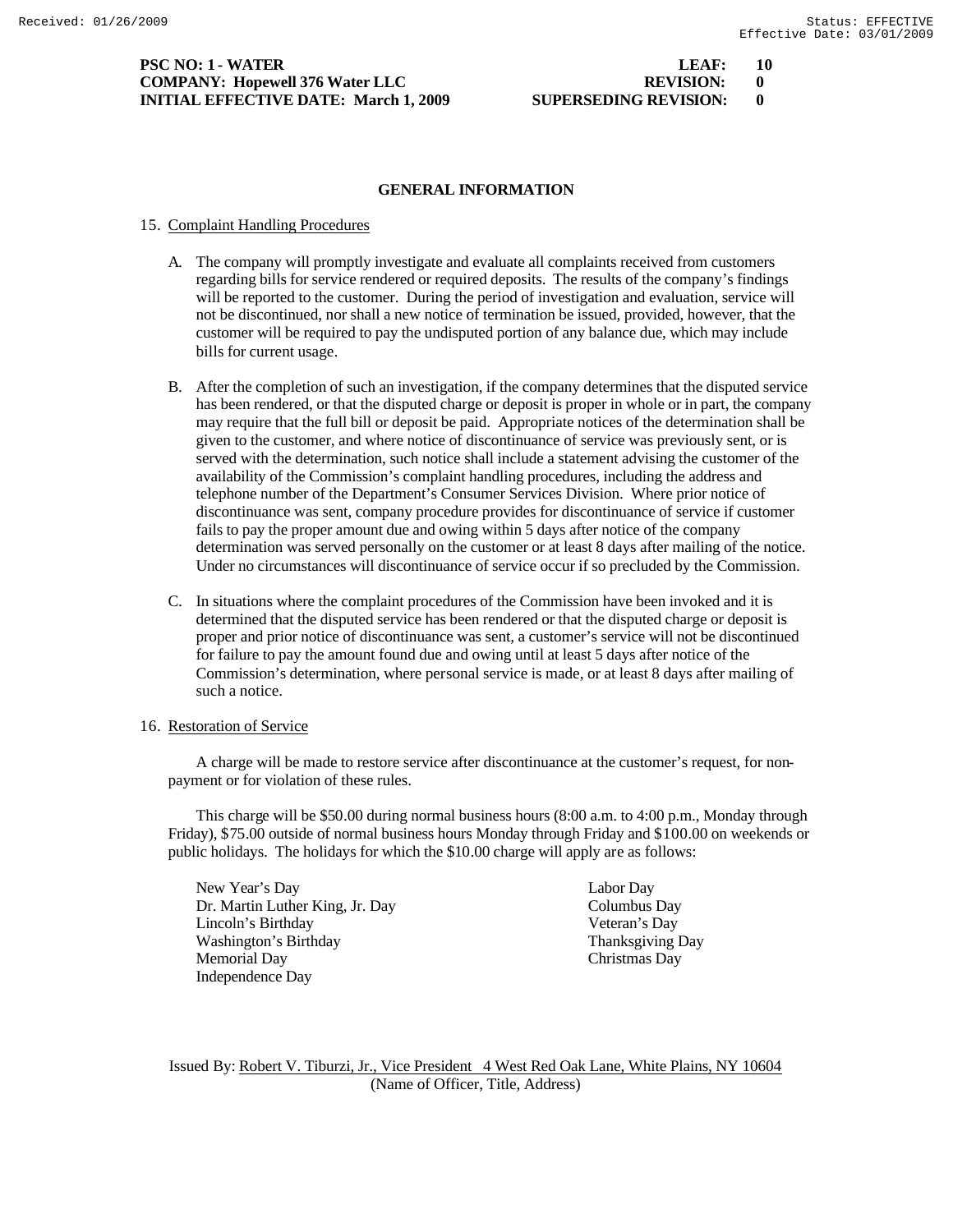# **PSC NO: 1 - WATER** LEAF: 11 **COMPANY: Hopewell 376 Water LLC INITIAL EFFECTIVE DATE: March 1, 2009 SU**

| LEAF:                | L |
|----------------------|---|
| <b>REVISION:</b>     |   |
| UPERSEDING REVISION: |   |

## **GENERAL INFORMATION**

In a case where service is being restored after discontinuance for non-payment, the company may require full payment of all arrears as well as the restoration of service charge. If the company and the customer have entered into some form of payment agreement, the agreed upon down payment may be required before service will be restored.

If it becomes necessary to disconnect service at the main because of willful acts of a customer, the service restoration charge will include the actual costs incurred by the company to disconnect and reconnect the service.

## 17. Interest on Customer Overpayments

The company will provide interest on a customer overpayment as follows:

- A. A customer overpayment is defined as payment by the customer to the company in excess of the correct charge for water service supplied to the customer which was caused by erroneous billing by the utility.
- B. The rate of interest on such amounts shall be the greater of the unadjusted customer deposit rate or the applicable late payment rate, if any, for the service classification under which the customer was billed. Interest shall be paid from the date when the customer overpayment was made, adjusted for any changes in the deposit rate or late payment rate, and compounded monthly, until the date when the overpayment was refunded.
- C. The company will not pay interest on customer overpayments that are refunded within 30 days after such overpayment is received by the company.

## 18. Regulation

All matters, rules and other situations concerning the rendering of water service which are not specifically covered herein or in a provision of the New York State Codes, Rules and Regulations and which are subject to the jurisdiction of the Public Service Commission, and for which a customer and the company cannot agree as to an equitable and fair solution will be referred to said Commission to be resolved. Either the customer or the company may request that a rule or provision of this tariff be changed for a particular situation.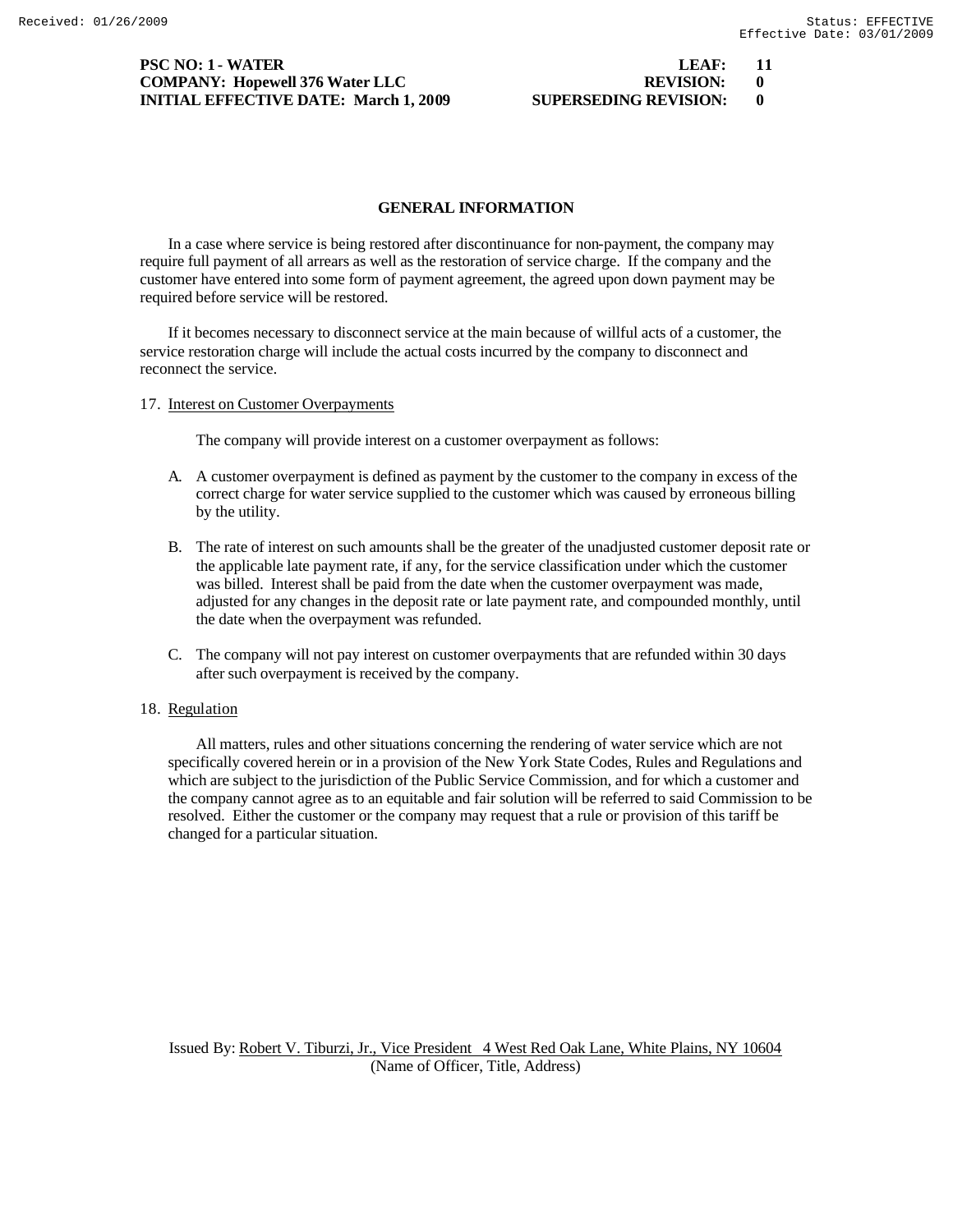# **PSC NO: 1 - WATER LEAF: 12 COMPANY: Hopewell 376 Water LLC REVISION: 0 INITIAL EFFECTIVE DATE: March 1, 2009 SUPERSEDING REVISION: 0**

# **SERVICE CLASSIFICATION NO. 1**

#### Applicable to use of Service for:

Residential, small commercial, and general use.

# Character of Service

Continuous

# Rate:

\$218.00 per annum per house.

## Minimum Charge:

\$218.00 per annum per house

#### Terms of Payment

Bills shall be rendered quarterly in advance and are due and payable upon receipt. Bills not paid within 23 days of mailing are delinquent and the late payment charge becomes applicable and service may be discontinued after proper notice as required by law.

# Late Payment Charge

A late payment charge to be computed at the rate of 1 ½ percent per month, compounded monthly, may be applied to all balances left unpaid 23 days following mailing of the bill.

# Term

Terminable by the customer upon 10 days' written notice to the company.